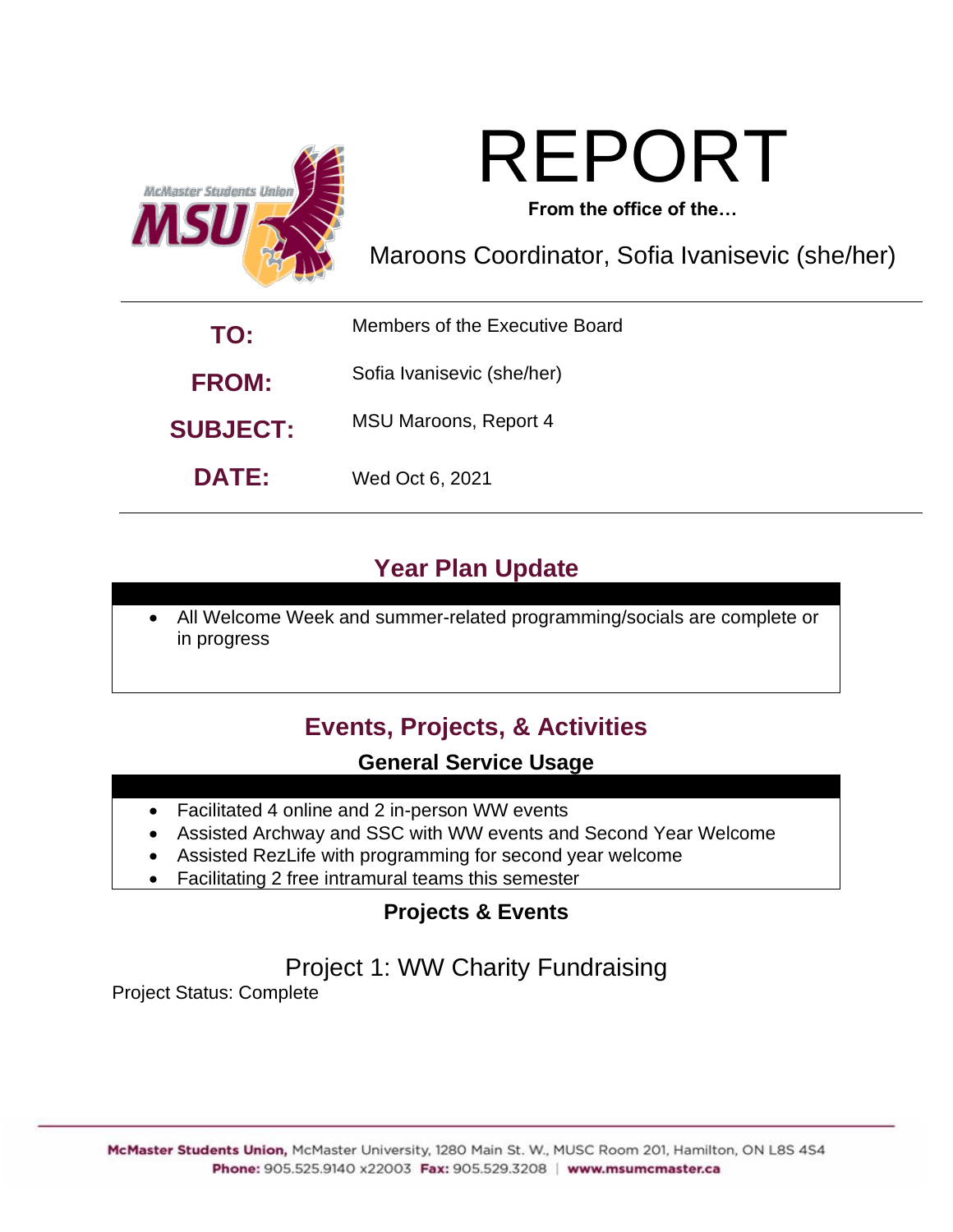- **The WW Charity for 2021 is the Hamilton Regional Indian Centre (HRIC)**
- Our fundraising coordinator has been worked closely with representatives from HRIC, the Faculty Coordinator, and MSU accounting to coordinate a WW charity announcement across faculties and set up donation portals on the MSU website
- In-person event rendered ~60-person turnout
- In the process of calculating final donation #s

### Project 2: Rep Suit and Jersey Orders + Pick Up

Project Status: Complete

- Maroons jerseys/tshirts were picked up in time for WW
- Maroons suits arrived after WW already started  $\rightarrow$  would not recommend facilitating suit-order through campus store as it adds an extra intermediate organization
- I would recommend switching vendors for suits as they arrived 3+ weeks after estimation, severely lacked transparency in their timeline, and were more expensive than other vendors
- Last step will be to submit PO for suit reimbursements for reps who have demonstrated financial need

### Project 3: WW Programming

Project Status: Complete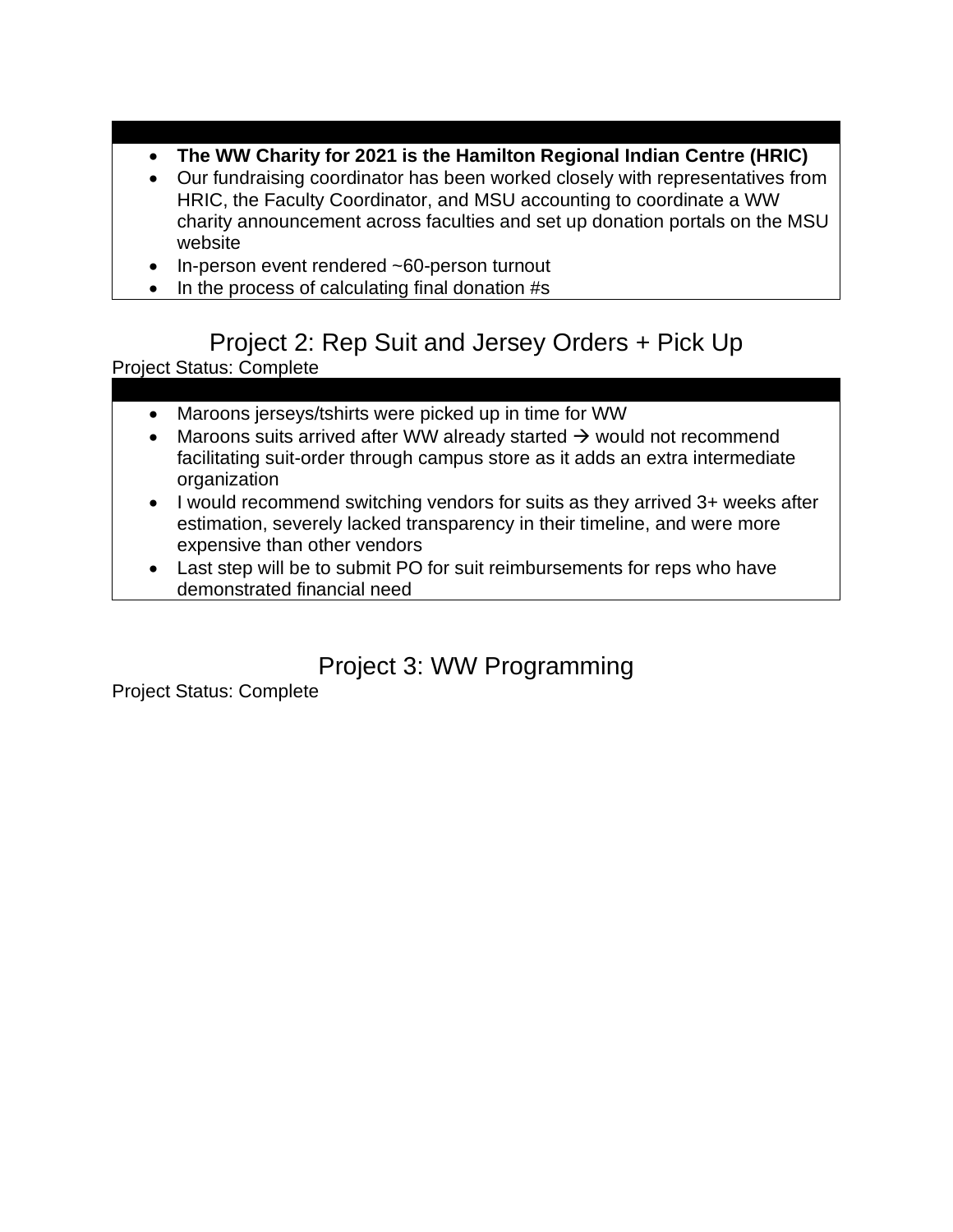| • Starting at the end of July, I have begun attending WWPIC and WW Faculty       |
|----------------------------------------------------------------------------------|
| Planner meetings weekly                                                          |
| • The Maroons facilitated 4 virtual and 2 in-person Welcome Week events with     |
| great turnout and engagement                                                     |
| 1. Virtual – Fitness and Wellness Event: The Maroons Athletics Coordinators will |
| <b>Society</b> c has doen assembled to a DRAC mindfulness coach and a virtual    |

- facilitate a virtual meditation run by a DBAC mindfulness coach and a virtual tour of athletics and recreation facilities at McMaster
- 2. Virtual Fundraising Event: The Maroons Fundraising Coordinator will facilitate a Geo-Guessr activity in small breakout rooms supervised by Maroons reps
- 3. Virtual Maroons Declassified School Survival Guide: The Maroons Events Coordinator will facilitate a multi-station event to help first years explore academic tools, strategies, and resources
- 4. Virtual Meet your Best Friend Night: The Maroons Volunteer Coordinator will facilitate a virtual speed-friending activity followed by a games night for first year students
- 5. In-person Mindfulness Morning with the Maroons: The Maroons Athletics Coordinators will facilitate an in-person version of event #1, with a meditation session followed by a hike to Sassafras Point
- 6. In-person Fundraising Event: The Maroons Fundraising Coordinator will organize an in-person alternative to event #2, starting with a lesson by guest speakers from HRIC on the history or the land we are on followed by a campus-wide scavenger hunt
- Maroons helped coordinate on-campus rep presence (received excellent feedback for this initiative from reps) and support RezLife and faculty programming as needed

### Project 4: Volunteer Training

Project Status: Ongoing

- Maroons volunteers completed AODA, EOHSS, and Avenue2Learn WW Rep training, Maroons-specific training, and SACHA bystander-intervention training
- The last training needed for volunteers is MSU-wide training
- I would recommend the service NOT be included in MSU-wide training in future years as a good portion of the volunteer role has been executed before this training is available, and many themes repeat previous WW trainings

# Project 5: Second Year Welcome

Project Status: Complete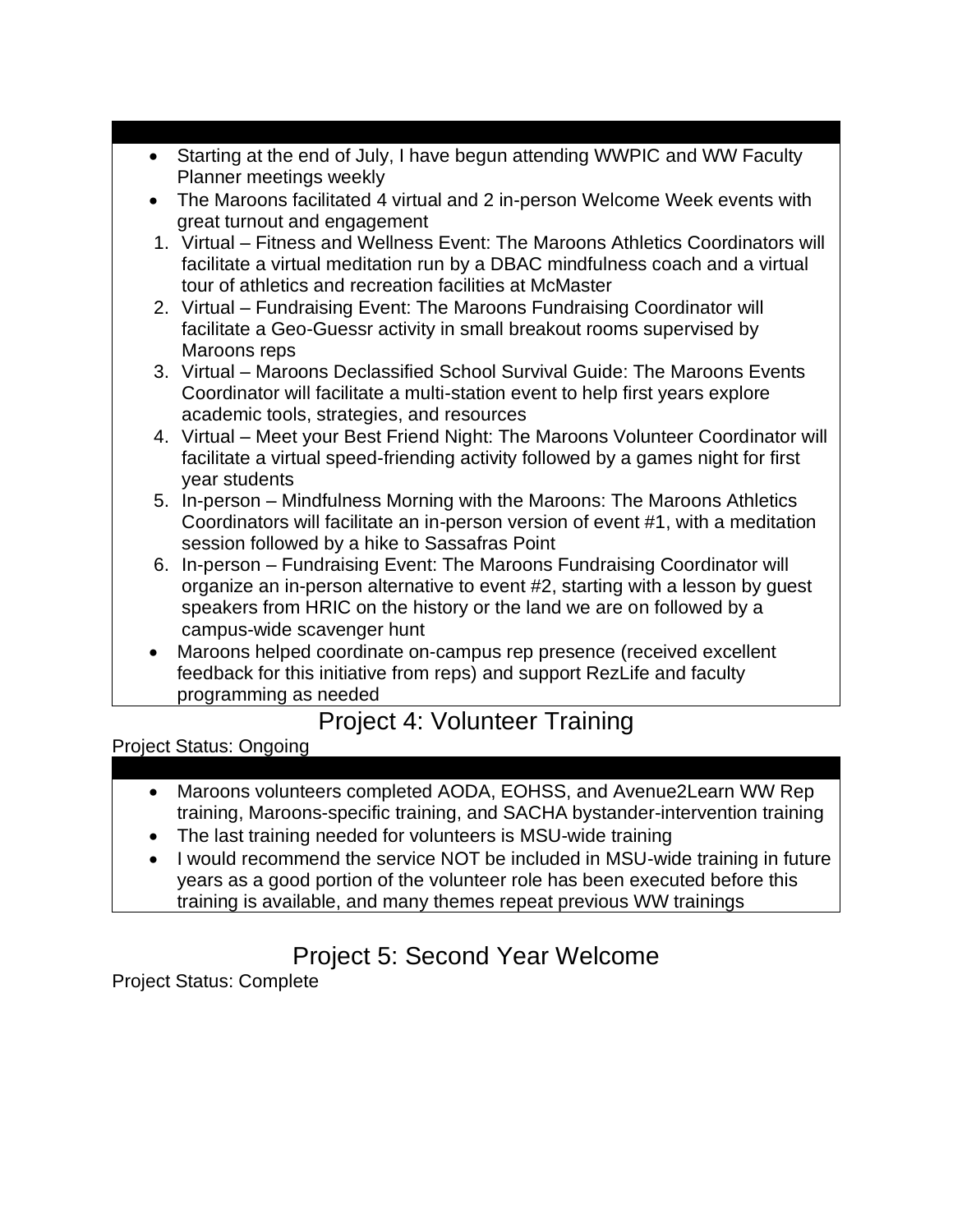- Sat in on meetings to plan Second Year Welcome
- Helped facilitate on-campus events from 9am-11pm with CampusEvents, SSC, and Archway
- Large portion of feedback from second years was the lack of availability of programming and faulty technology (e.g. website crashing) experienced with OscarPlus, and subsequent lack of turnout of registered participants

## Project 6: Free Intramurals

Project Status: Ongoing

- As part of the Maroons OP, we subsidize intramural fees by hosting intramural teams each semester
- This semester, there is limited player registration and league availability, but we managed to register for 2 teams: floorball and inner-tube waterpolo
- Each intramural team fee is between \$60-110, and it past years we have been able to facilitate ~4 teams per semester. Due to lack of funding we are unable to provide the same experience this year. In the future, I would highly recommend aa separate budget line be set up for intramural fees.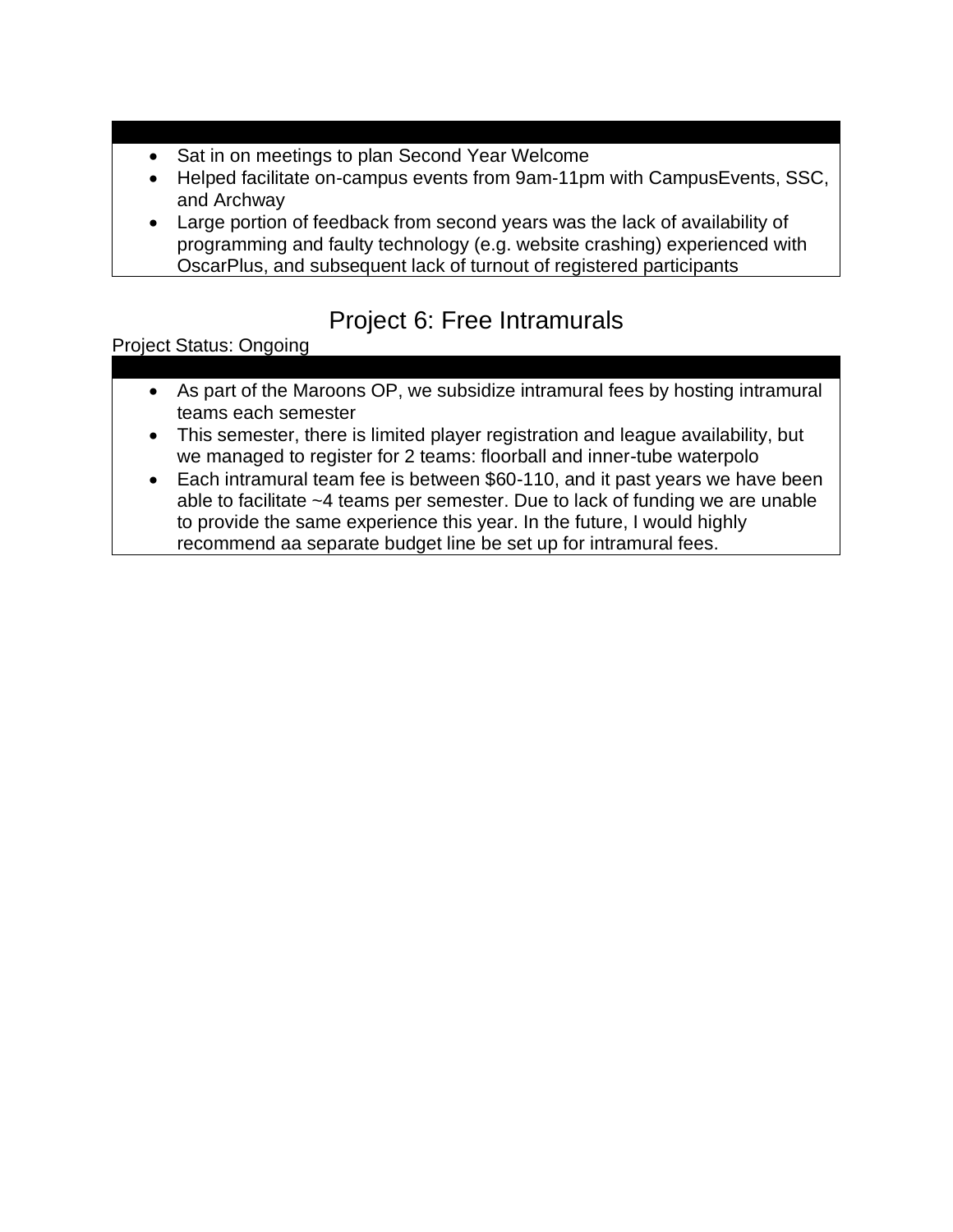# **Outreach & Promotions**

#### **Summary**

- Our promotions coordinator has been focusing on expanding our outreach to incoming first year students by interacting with them on Facebook and Instagram and publicizing WW events
- We have mainly targeted Instagram use as younger demographic of students has low engagement with Facebook
- Instagram engagement has increased substantially

# **Social Media Engagement**

Instagram (Last 30 Days)

*Table 1: Instagram Engagement Insights*

| <b>Insights</b>                 | <b>Start</b><br><b>Values</b> | <b>Last Report</b><br><b>Values</b> | <b>Current</b><br><b>Values</b> | <b>Report</b><br>Change (%) | <b>Total</b><br>Change (%) |
|---------------------------------|-------------------------------|-------------------------------------|---------------------------------|-----------------------------|----------------------------|
| <b>Followers</b>                | 1540                          | 1746                                | 1810                            | 104%                        | 118%                       |
| <b>Impressions</b>              | 3864                          | 9583                                | 27588                           | 288%                        | 714%                       |
| <b>Profile Visits</b>           | 416                           | 1181                                | 1489                            | 126%                        | 358%                       |
| <b>Website</b><br><b>Visits</b> | 7                             | 23                                  | 36                              | 157%                        | 514%                       |
| <b>Reach</b>                    | 749                           | 1646                                | 2149                            | 131%                        | 287%                       |

#### **Finances**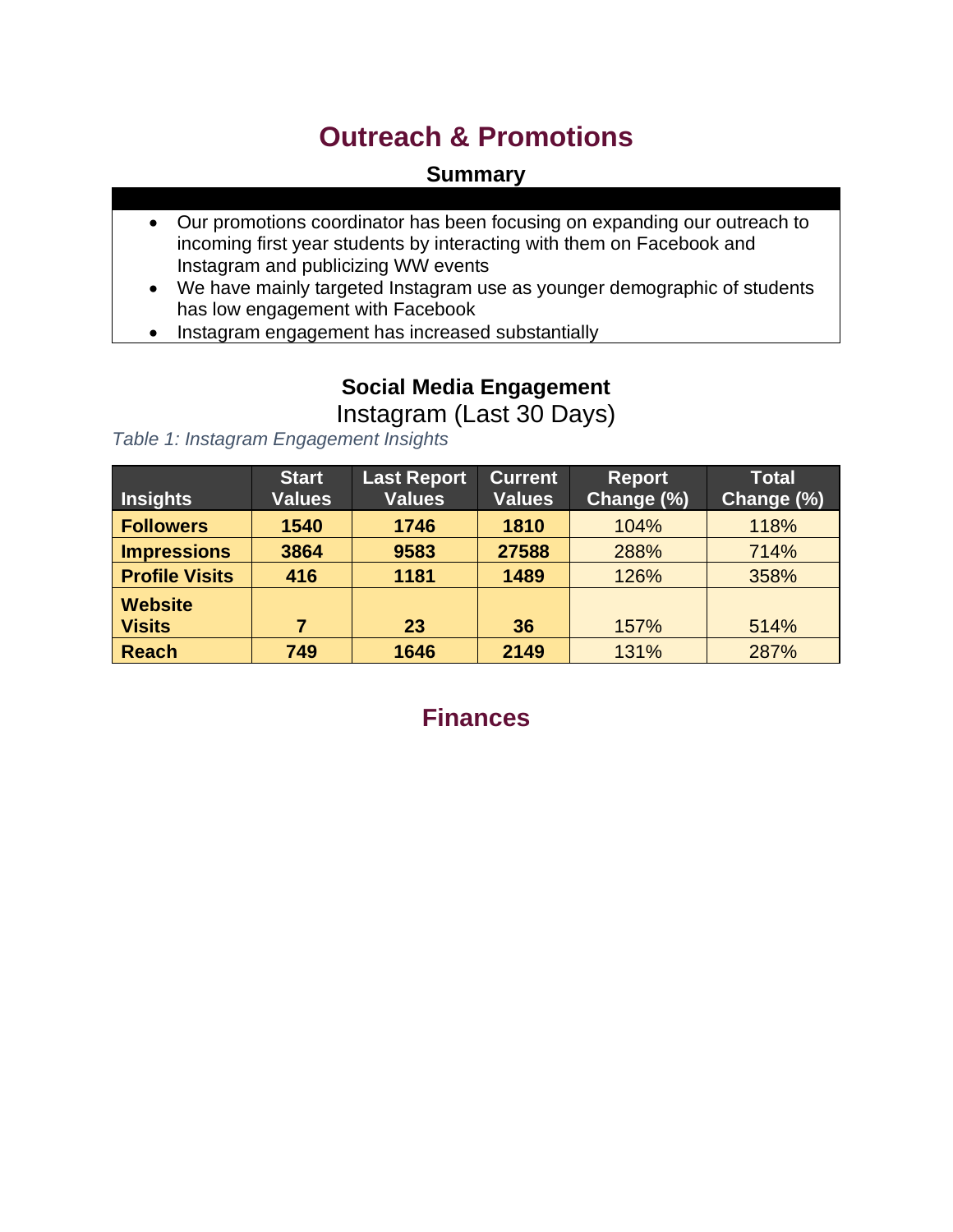- Recent expenses SACHA training (\$500), WW meditation facilitator (\$35), and WW radios/communication devices (\$367.25), WW AVTEK equipment (\$369.70), and fall intramural fees (\$170)
- WW walkie talkies, while expensive, were used extremely frequently and were integral to safety, communication, and coordination throughout WW
- We found AVTEK to be less necessary during our events and suggest we invest in basic audio equipment in the future for smaller-scale use
- In the future, I recommend a separate budget line be created for WW alone to account for these costs as we had to pull from other budget lines (e.g. promotion) to cover these fees. The budget assigned to the Maroons made it extremely challenging to facilitate WW events of high calibre and that fit within our OP (for perspective, our year-long special events budget is \$750 whereas the Faculty of Science planners work with close to \$70,000 for WW). In many ways, this limited the Maroons from coordinating WW events with other stakeholders in an appropriate fashion; for example, we were not able to afford buying wristbands or renting out a table and chairs to use for sign-in at events alongside other WW groups. Further, there was no information provided to us about funding initiatives to apply for during the summer too help us subsidize WW costs.

| <b>Account</b><br>Code | <b>Item</b>                            | <b>Cost</b>               |     | <b>Description</b> | Date of<br><b>Purchase</b> |  |
|------------------------|----------------------------------------|---------------------------|-----|--------------------|----------------------------|--|
| 5003-                  | Maroons -<br><b>OFFICE</b>             |                           |     |                    |                            |  |
| 0120                   | <b>SUPPLIES</b>                        | \$                        | 50  |                    |                            |  |
|                        | <b>Total Spent in Line</b>             | $\mathfrak{S}$            |     |                    |                            |  |
|                        | Remaining in Line                      | $\mathfrak{S}$            | 50  |                    |                            |  |
|                        |                                        |                           |     |                    |                            |  |
| 6102-                  | Maroons -<br><b>ANNUAL</b>             |                           |     |                    |                            |  |
| 0120                   | <b>CAMPAIGNS</b>                       | \$                        | 450 |                    |                            |  |
|                        | <b>Total Spent in Line</b>             | $\boldsymbol{\mathsf{S}}$ |     |                    |                            |  |
|                        | Remaining in Line                      | $\mathfrak{S}$            | 450 |                    |                            |  |
|                        |                                        |                           |     |                    |                            |  |
| 6415-<br>0120          | Maroons -<br>Volunteer<br>Appreciation | $\mathcal{L}$             | 750 |                    |                            |  |
|                        |                                        |                           |     |                    |                            |  |

#### **Budget Summary**

*Table 2: Budget Tracker*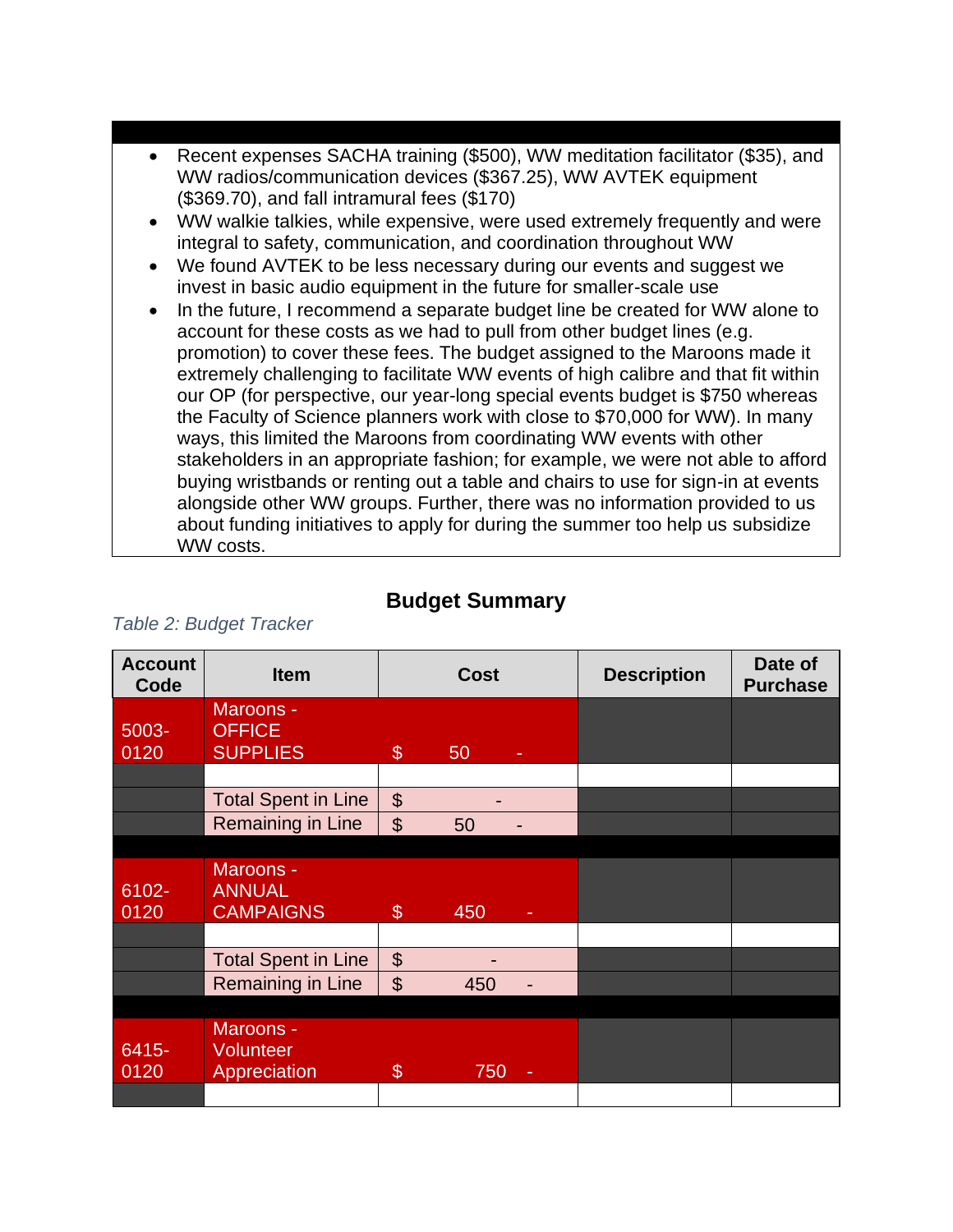|               | <b>Total Spent in Line</b>   | \$                        |         |   |                                |                       |
|---------------|------------------------------|---------------------------|---------|---|--------------------------------|-----------------------|
|               | <b>Remaining in Line</b>     | $\mathfrak{S}$            | 750     |   |                                |                       |
|               |                              |                           |         |   |                                |                       |
|               | Maroons -                    |                           |         |   |                                |                       |
|               | <b>ADVERTISING</b>           |                           |         |   |                                |                       |
| $5715 -$      | <b>AND</b>                   |                           |         |   |                                |                       |
| 0107          | <b>PROMOTIONS</b>            | $\boldsymbol{\mathsf{S}}$ | 1000    |   |                                |                       |
|               |                              |                           |         |   | General rep                    | May 6,                |
|               |                              | \$100                     |         |   | hiring graphic                 | 2021                  |
|               |                              |                           |         |   | WW charity                     |                       |
|               |                              |                           |         |   | announcement                   |                       |
|               |                              | \$75                      |         |   | graphic                        | <b>July 2021</b>      |
|               |                              |                           |         |   | Radio rentals                  |                       |
|               |                              |                           |         |   | for WW                         | Sep 1,                |
|               |                              | \$367.25                  |         |   | communication                  | 2021                  |
|               | <b>Total Spent in Line</b>   | $\boldsymbol{\theta}$     | 542.25  |   |                                |                       |
|               | Remaining in Line            | $\mathfrak{S}$            | 457.75  |   |                                |                       |
|               |                              |                           |         |   |                                |                       |
|               | Maroons -                    |                           |         |   |                                |                       |
| 6603-         | <b>SPECIAL</b>               |                           |         |   |                                |                       |
| 0120          | <b>PROJECTS</b>              | $\$\$                     | 750     |   |                                |                       |
|               |                              |                           |         |   | Meditation                     |                       |
|               |                              |                           |         |   | coach for WW                   | September             |
|               |                              | \$35                      |         |   | event                          | 4, 2021               |
|               |                              |                           |         |   | <b>AVTEK cost for</b>          | September             |
|               |                              | \$369.70                  |         |   | <b>WW</b>                      | 5, 2021               |
|               |                              | \$110                     |         |   | <b>Fall Intramural</b><br>Fees | September<br>30, 2021 |
|               | <b>Total Spent in Line</b>   | $\boldsymbol{\theta}$     | 514.70  |   |                                |                       |
|               | Remaining in Line            | $\mathfrak{S}$            | 235.30  |   |                                |                       |
|               |                              |                           |         |   |                                |                       |
|               |                              |                           |         |   |                                |                       |
| 6633-<br>0120 | Maroons -<br><b>UNIFORMS</b> | \$                        | 2500    |   |                                |                       |
|               |                              |                           |         |   | Maroons Jersey                 | <b>July 12,</b>       |
|               |                              | \$2010.61                 |         |   | order                          | 2021                  |
|               | <b>Total Spent in Line</b>   | $\boldsymbol{\theta}$     | 2010.61 | ٠ |                                |                       |
|               | Remaining in Line            | $\mathfrak{S}$            | 489.39  |   |                                |                       |
|               |                              |                           |         |   |                                |                       |
|               | Maroons -                    |                           |         |   |                                |                       |
| 6804-         | <b>MEMBER</b>                |                           |         |   |                                |                       |
| 0120          | <b>TRAINING</b>              | \$                        | 500     |   |                                |                       |
|               |                              |                           |         |   |                                | August 21,            |
|               |                              | \$500                     |         |   | <b>SACHA</b> training          | 2021                  |
|               | <b>Total Spent in Line</b>   | \$500                     |         |   |                                |                       |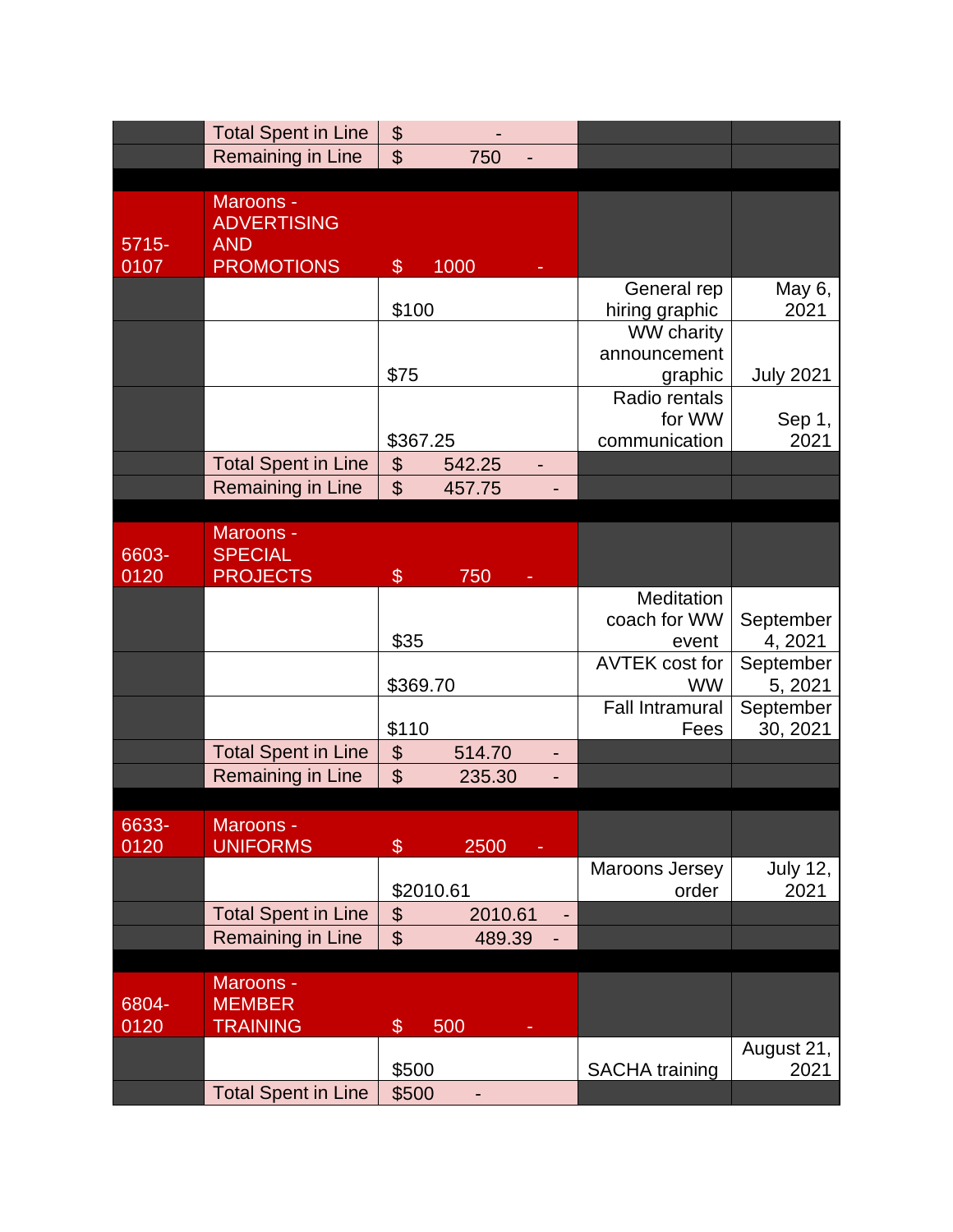Remaining in Line  $\vert$  \$0 -

## **Executives and Volunteers**

- The LT have done a phenomenal job planning WW events and being adaptable to in-person WW announcement
- All General Reps have done an excellent job maintaining communication and staying on top of their training and rep responsibilities
- Entire team did an excellent job maintaining high morale despite extremely long days volunteering during WW and many last-minute logistical changes